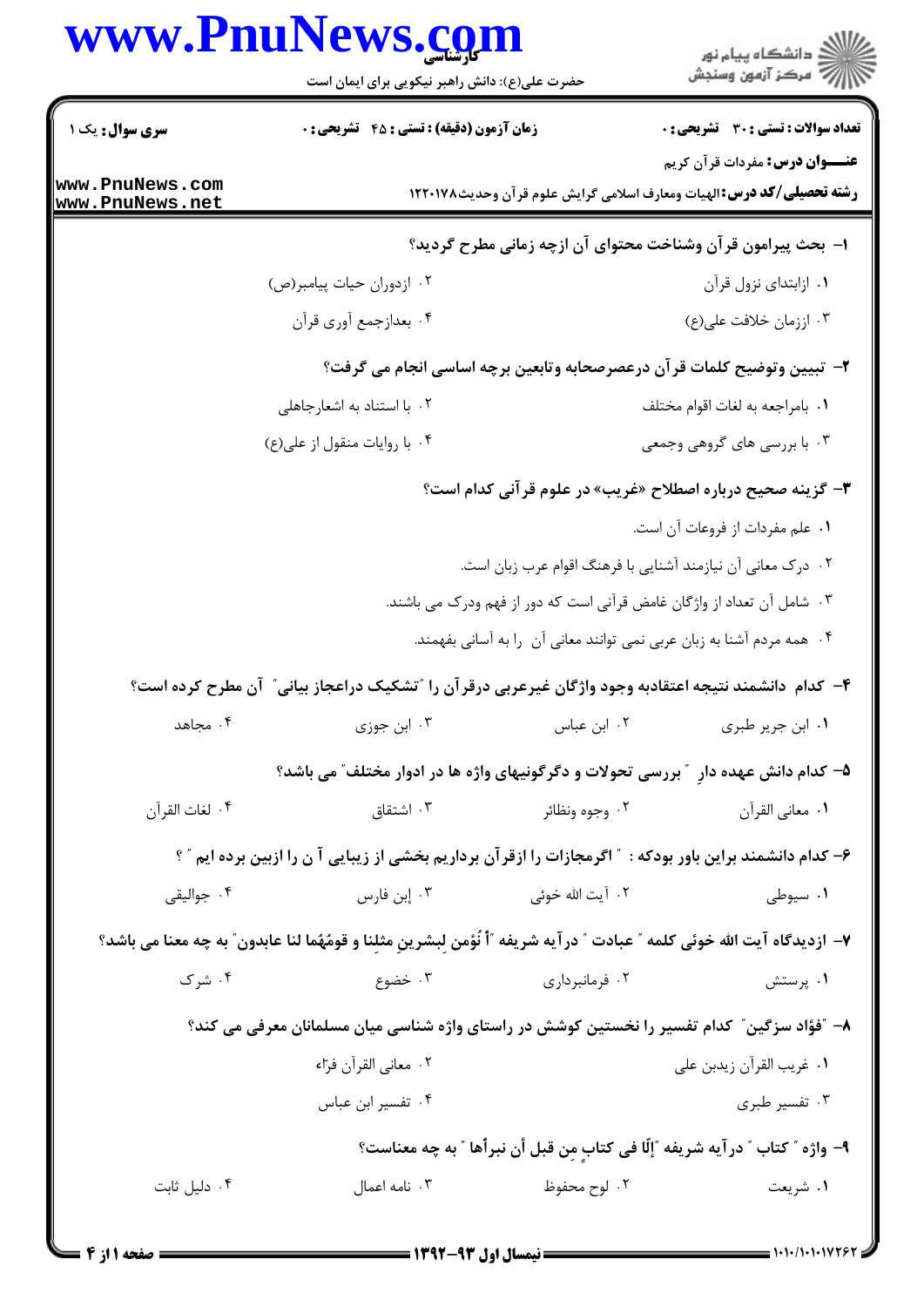## www.PnuNews.com

|                                    | www.PnuNews.com<br>حضرت علی(ع): دانش راهبر نیکویی برای ایمان است                                                      |                   | ر<br>دانشڪاه پيام نور)<br>ا                                                    |  |
|------------------------------------|-----------------------------------------------------------------------------------------------------------------------|-------------------|--------------------------------------------------------------------------------|--|
| <b>سری سوال : ۱ یک</b>             | <b>زمان آزمون (دقیقه) : تستی : 45 تشریحی : 0</b>                                                                      |                   | تعداد سوالات : تستي : 30 - تشريحي : 0<br><b>عنـــوان درس:</b> مفردات قرآن کریم |  |
| www.PnuNews.com<br>www.PnuNews.net |                                                                                                                       |                   | <b>رشته تحصیلی/کد درس:</b> الهیات ومعارف اسلامی گرایش علوم قرآن وحدیث۱۲۲۰۱۷۸   |  |
|                                    |                                                                                                                       |                   | ۱۰- کدام یک از کتب مدوّنِ واژگان قر آنی، مربوط به قرن ششم هجری است؟            |  |
|                                    | ٠٢ غريب القرأن رمّاني                                                                                                 |                   | ٠١. وجوه القرآن تفليسي                                                         |  |
|                                    | ۰۴ المشكل في معاني القرآن أنباري                                                                                      |                   | ٠٣ مجاز القرآن أبوعبيده                                                        |  |
|                                    | 11- صاحب "مقاييس اللغه " كدام واژه را به معناي " ضمّ الشي ء لشي ءِ" مي داند؟                                          |                   |                                                                                |  |
| ۰۴ رحمت                            | ۰۳ إله                                                                                                                | ۰۲ <sub>ر</sub> ب | ۱. صمد                                                                         |  |
|                                    |                                                                                                                       |                   | ۱۲− ازنظرعلامه طباطبایی وجود ″ ان″ درکلمه ″ ربّانی″ بیانگرچیست؟                |  |
| ۰۴ تعظیم                           | ۰۳ تغلیب                                                                                                              | ۲. تأکید          | ٠١ تفضيل                                                                       |  |
|                                    |                                                                                                                       |                   | ۱۳- درکدام آیه شریفه واژه ″ أحد ″ افاده عموم می کند؟                           |  |
|                                    | ٢. إذا حَضَرَ أحدكم الموتُ                                                                                            |                   | ٠١. قل هو الله أحدّ                                                            |  |
|                                    | ۴. أمّا أحدٌكما فيسقى ربّه خمراً                                                                                      |                   | ٠٣ و ما هم بضارّين مِن أحدِ                                                    |  |
|                                    | ١٤- ازنظر "قرشي " كلمه " رحمت " درآيه شريفه " ولِنجعلَه آيةً لِلنَّاس و رحمَهً منَّا " توصيف چه چيزي است؟             |                   |                                                                                |  |
| ۰۴ باران                           |                                                                                                                       |                   |                                                                                |  |
|                                    |                                                                                                                       |                   | ۱۵– کدام کلمه ″ اسم مصدر ″ است؟                                                |  |
| ۰۴ رحیم                            | ۰۳ رَحمه                                                                                                              | ۰۲ رُحم           | ۱. مَرحمه                                                                      |  |
|                                    |                                                                                                                       |                   | ۱۶- کدام کلمه به معنای " بازگشت و رجوع " است؟                                  |  |
| ۰۴ ثوب                             | ۰۳ مثوبه                                                                                                              | ۰۲ مثابه          | ۰۱ ثیّب                                                                        |  |
|                                    |                                                                                                                       |                   | <b>۱۷- گزینه صحیح درباره واژه "بَرّ "کدام است</b> ؟                            |  |
| ۰۲ از ٌ بِرّ " کرفته شده است.      |                                                                                                                       |                   | ۰۱ مصدر است.                                                                   |  |
|                                    | ۰۴ در اصل ، صیغه مبالغه بوده است.                                                                                     |                   | ۰۳ تنها به خداوند نسبت داده می شود.                                            |  |
|                                    |                                                                                                                       |                   | ۱۸– کدام کلمه در اصل به معنای " سینه شتر " است؟                                |  |
| ۰۴ خُمُر                           | ۰۳ بَرک                                                                                                               | ۰۲ أثام           | ۰۱ واق                                                                         |  |
|                                    | ۱۹– از نظر راغب اصفهانی واژه " خیر " دراین کلام پیامبر(ص) : "لا خیرَ بخیرٍ بعده النّار" در چه معنایی به کار رفته است؟ |                   |                                                                                |  |
| ۰۴ سرنوشت                          | ۰۳ خیر مطلق                                                                                                           | ۰۲ اختیار         | ۰۱ برتری                                                                       |  |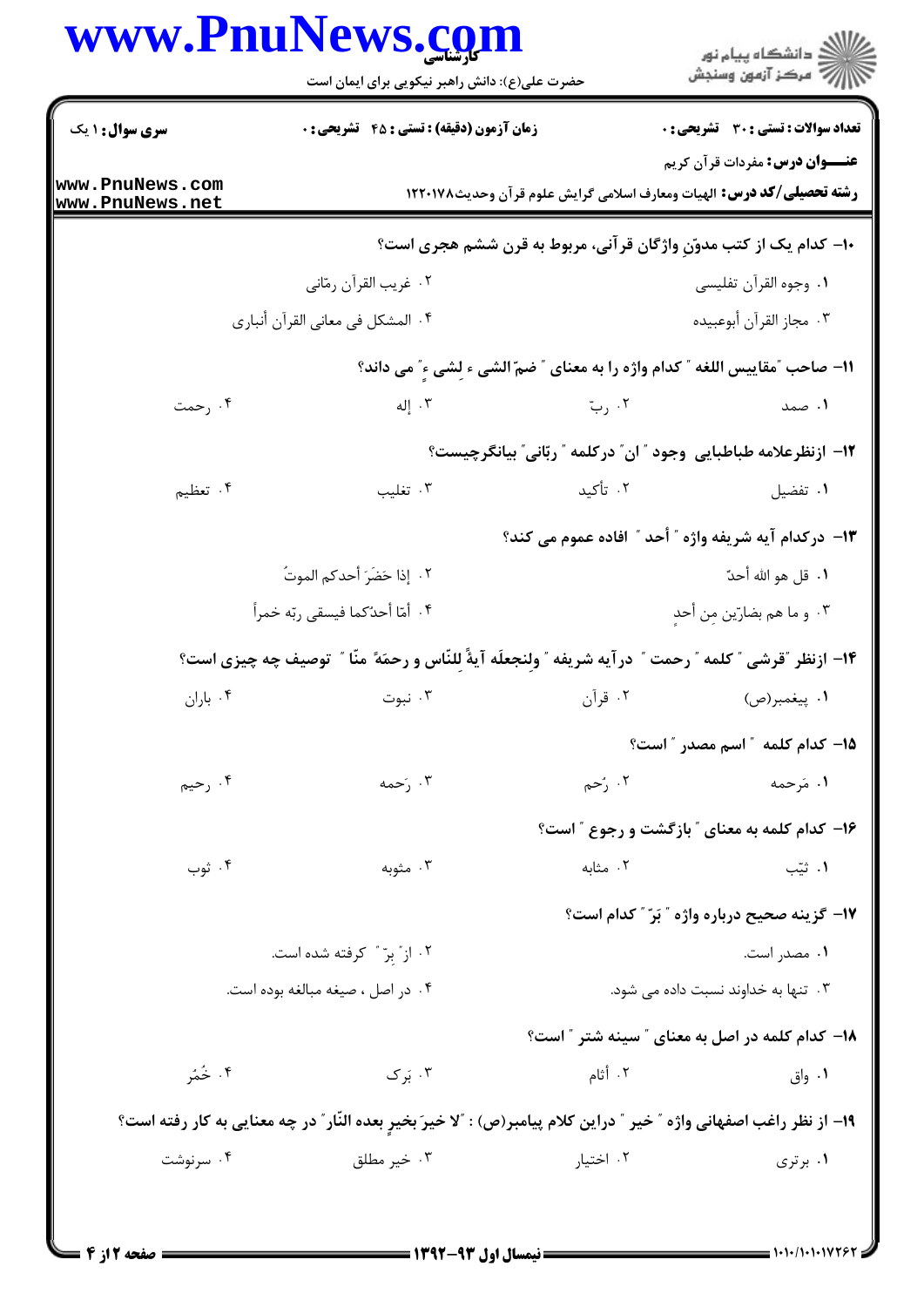| www.PnuNews.com                    | حضرت علی(ع): دانش راهبر نیکویی برای ایمان است |                       | د دانشڪاه پيام نور<br>7- مرڪز آزمون وسنڊش                                                                             |
|------------------------------------|-----------------------------------------------|-----------------------|-----------------------------------------------------------------------------------------------------------------------|
| <b>سری سوال : ۱ یک</b>             | زمان آزمون (دقیقه) : تستی : 45 آتشریحی : 0    |                       | <b>تعداد سوالات : تستی : 30 ٪ تشریحی : 0</b>                                                                          |
| www.PnuNews.com<br>www.PnuNews.net |                                               |                       | <b>عنـــوان درس:</b> مفردات قرآن کریم<br><b>رشته تحصیلی/کد درس:</b> الهیات ومعارف اسلامی گرایش علوم قرآن وحدیث۱۲۲۰۱۷۸ |
|                                    |                                               |                       | <b>۲۰</b> - کدام یک از معانی لغوی " تقوا " نمی باشد؟                                                                  |
| ۰۴ حذر کردن                        | ۰۳ احتیاط کردن                                | ۰۲ ورع                | ۰۱ پوشش                                                                                                               |
|                                    |                                               |                       | <b>ا۲− از نظر علامه طباطبائی کلمه ″ نجوی ″ در کدام آیه بصورت ″ اسم ″ استعمال شده است؟</b>                             |
|                                    | ۰۲ یعلم سرّهٔم و نجواهم                       |                       | ١. إذ هُم نَجوَى                                                                                                      |
|                                    | ۴. أَلَم تَرَ إلى الذين نَهْوا عن النّجوي     |                       | ٠٣ إنّما النّجوى مِن الشيطان                                                                                          |
|                                    |                                               |                       | <b>۲۲</b> – کلمه ″مهدی″ به چه معناست؟                                                                                 |
|                                    | ۰۲ پیروی کننده از عالِم                       |                       | ۰۱ راهبر و راهنما                                                                                                     |
|                                    | ۰۴ صعود کننده به بالا                         |                       | ۰۳ ظرفی که درآن هدیه می برند                                                                                          |
|                                    |                                               |                       | ٢٣- درآيه شريفه "فاليومَ نُنَجّيك بِبدنِكَ" ، معناي " تنجيه " چيست؟                                                   |
| ۰۴ به کناری انداختن                | ۰۳ نجات بخشيدن                                | ۰۲ درجای بلندی افکندن | ۰۱ ایمن ساختن                                                                                                         |
|                                    |                                               |                       | ٢۴- مفرد كلمه " أُجِنَّه "چيست؟                                                                                       |
| ۰۴ جنان                            | ۰۳ جَنّه                                      | ۰۲ جنين               | ١. جِنّ                                                                                                               |
|                                    |                                               |                       | 1۵– از دیدگاه صاحب "مفردات " واژه " جهنّم " معرّب کدام کلمه است؟                                                      |
| ۰۴ جهنام                           | ۰۳ کهنوم                                      | ۲. جٌهنيم             | ۰۱ کهنّام                                                                                                             |
|                                    |                                               |                       | ۲۶– از دیدگاه " حسن مصطفوی" معنای اصلی کلمه " یمین " چیست؟                                                            |
|                                    | ۰۲ مبارک و برکت                               |                       | ۰۱ نیک بختی                                                                                                           |
|                                    | ۰۴ توانایی در کارهای خیر با زیادت             |                       | ۰۳ سوگند خوردن                                                                                                        |
|                                    |                                               |                       | TV−  تفسير علامه طباطبائي از ″ أصحاب الميمنه″ چيست؟                                                                   |
|                                    |                                               |                       | ۰۱ اصحاب سعادت                                                                                                        |
|                                    |                                               |                       | ۰۲ پیمان برقرار کنندگان                                                                                               |
|                                    |                                               |                       | ۰۳ اصحابی که نامه اعمالشان به دست راستشان داده می شود.                                                                |
|                                    |                                               |                       | ۰۴ صاحبان قدرت                                                                                                        |
|                                    |                                               |                       |                                                                                                                       |
|                                    |                                               |                       |                                                                                                                       |